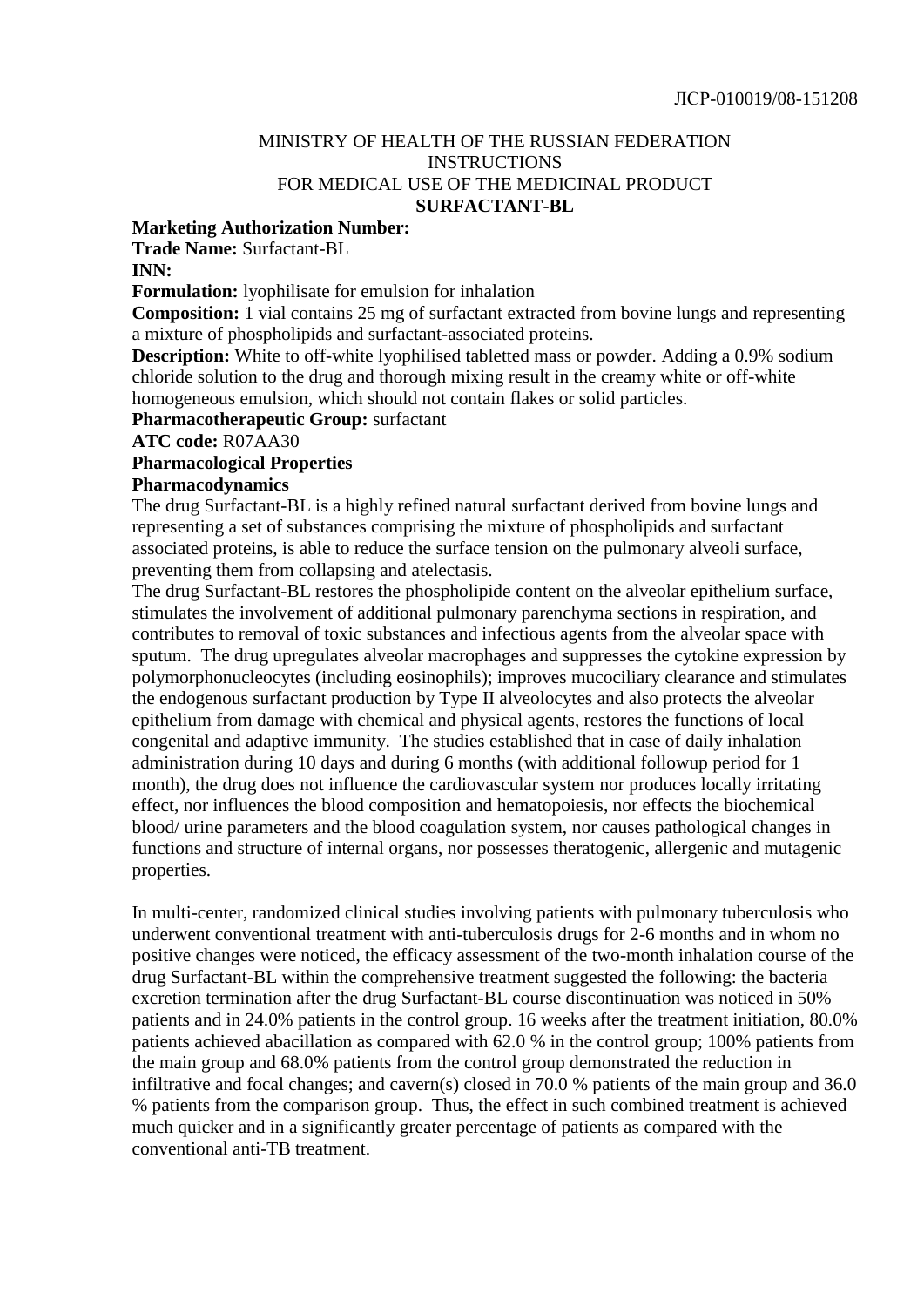## **Pharmacokinetics:**

The experiments suggested that after the single intra-tracheal introduction of the drug Surfactant-BL, its content in lungs decreases in 6-8 hours and reached the initial value 12 hours later. The drug is fully metabolized in lungs by Type II alveolocytes and alveolar macrophages and is not accumulated in the body.

## **Therapeutic Indications**

In comprehensive treatment of pulmonary tuberculosis, both in patients with newly diagnosed tuberculosis and in those with disease recurrence, in case of infiltrative (with and without decay) or cavernous clinical form, in particular, if there is drug resistance of *Mycobacterium tuberculosis,* up to the multiple drug resistance.

## **Contraindications**

- A trend to bloody expectoration and pulmonary hemorrhage.
- Air leakage syndrome.
- Age under 18 because the clinical trials have not been conducted in this age group and the doses are not determined.

## **Posology and Mode of Administration**

**The drug Surfactant BL is used within comprehensive treatment of patients with pulmonary tuberculosis** against the background of fully deployed treatment with antituberculosis drugs (ATBD), i.e. when 4-6 ATBD are selected for the patient empirically or based on data on the pathogen's drug sensitivity, which are well tolerated by the patient in the prescribed dose and combination. the drug Surfactant-BL is prescribed in multiple injections at 25 mg dose per inhalation:

- during the first 2 weeks: 5 times a week.
- during the subsequent 6 weeks: 3 times a week (in 1-2 days).

The course duration is 8 weeks: 28 inhalations; the total dose of the drug Surfactant-BL is 700 mg. Inhalations are prescribed before meals or 1.5-2 hours after meals. ATBD can be discontinued (substituted) during the treatment with the drug Surfactant-BL. The chemotherapy continues after completion of treatment with the drug Surfactant-BL.

#### **Emulsion preparation**

1. Before emulsion preparation, warm the vial with the drug Surfactant-BL in your hand for at least 1 minute.

2. Take a 3-5 mL syringe with a 18G or 19G needle of at least 50 mm long and connect the needle to the syringe. Draw up 2.5 mL warm (37 °С) 0.9% sodium chloride solution for injections into the syringe.

3. Remove the plastic cap from the drug Surfactant-BL vial containing the lyophilisate.

Disinfect the rubber plug of the vial with an alcohol solution.

4. Insert the needle into the vial with lyophilisate through the center of the rubber plug (Fig. 1) and inject the sodium chloride solution slowly on the inner vial wall (Fig. 2).



Figure 1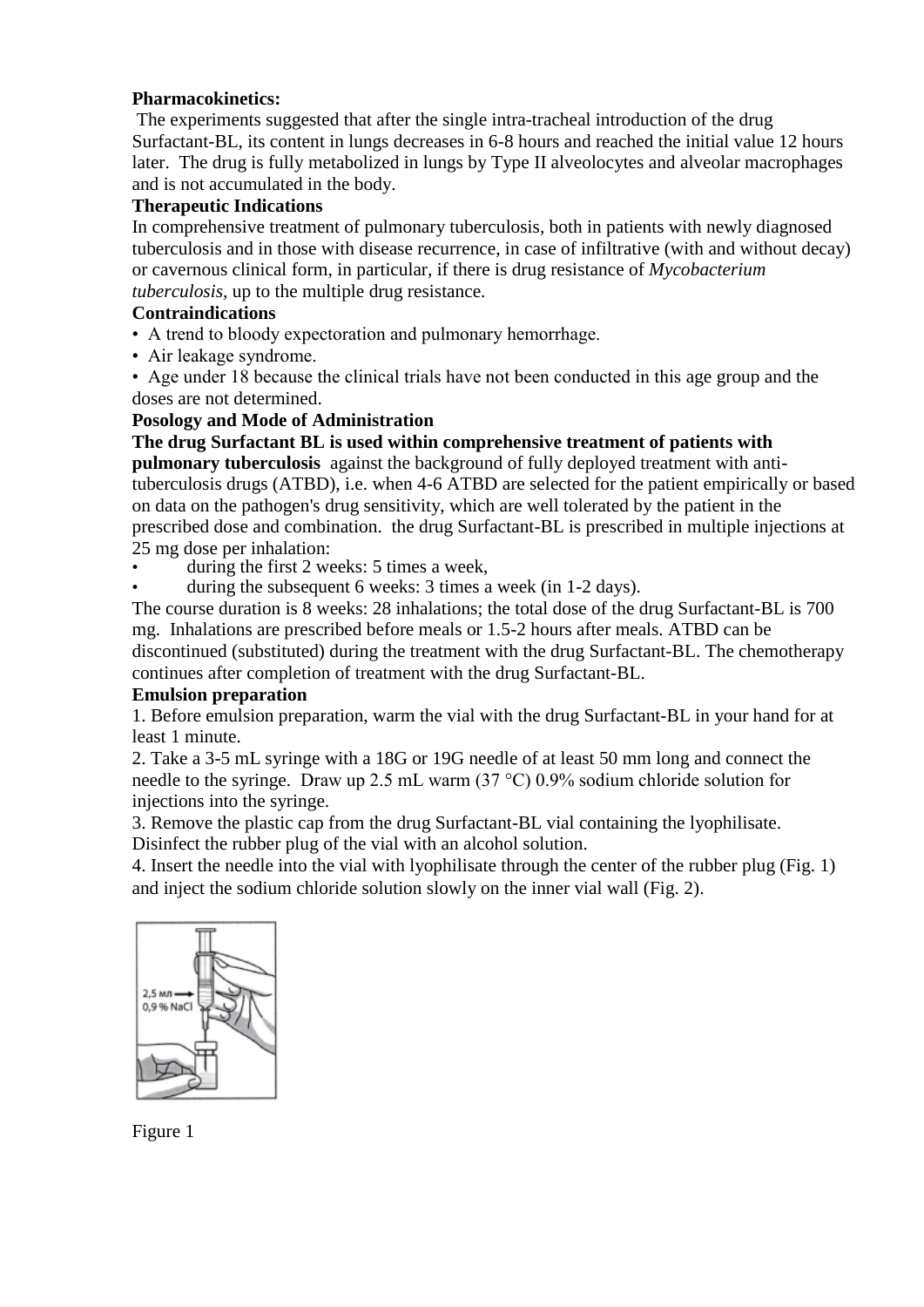

Figure 2

5. Mix the vial content immediately by circular movements for 5-10 seconds (Fig. 3). Never invert or shake the vial.





6. Let the vial stand for 2-3 minutes.

7. Draw up the vial content into the syringe, by placing the vial at a slight angle and the syringe needle, wit its cut to the vial wall (Fig. 4).



Figure 4

8. Then inject the syringe content back on the vial wall, avoiding the foam formation. Repeat the procedure 4-5 times. Never invert or shake the vial.

9. Remove the needle from the emulsion (not from the vial) so that the emulsion will not enter the syringe (Figure 5).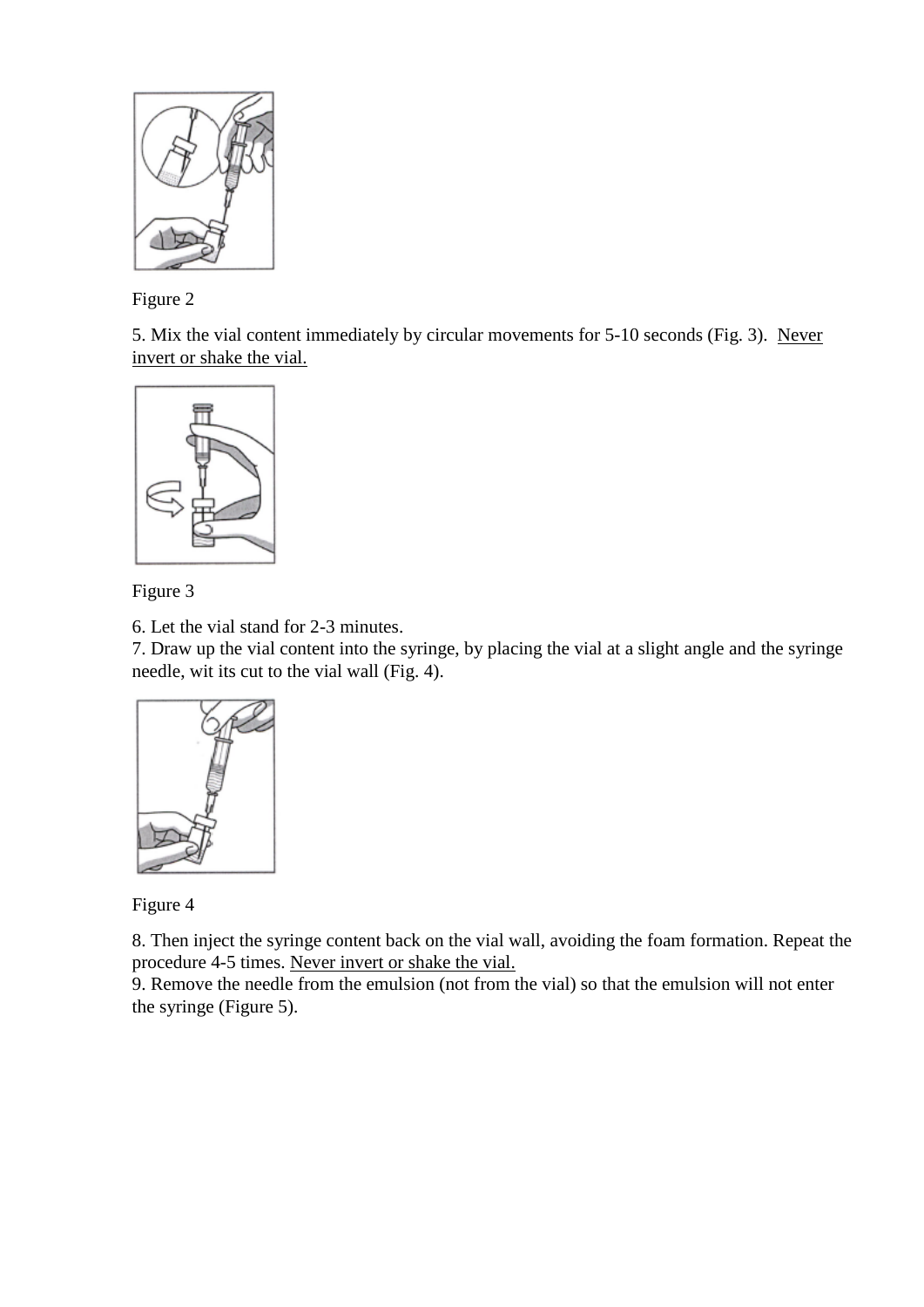

Figure 5

10. Keep the vial for approx. 1 minute motionless on a straight surface using the vial holder until the form separates (Figure 6). The ready emulsion is creamy white or off-white, and it must not contain flakes or solid particles.



Figure 6

11. Without removing the needle from the vial with the finished emulsion, disconnect the syringe from the needle. Then take a new 18G or 19G needle of at least 50 mm long and connect it to the syringe. Draw up 2.5 mL warm (37 °С) 0.9% sodium chloride solution for injections into the syringe.

12. Disconnect the syringe from the needle with which you draw up the 0.9% sodium chloride soltion for injections and connect the syringe with the solution to the needle located in the vial with emulsion, and additionally dilute the obtained emulsion with 0.9% sodium chloride solution to 5 mL (to obtain 0.5% emulsion, 5 mg in 1 mL 0.9% sodium chloride solution). Additionally dilute the obtained emulsion with 0.9% sodium chloride solution to 5 mL (to obtain 0.5% emulsion, 5 mg in 1 mL 0.9% sodium chloride solution).

13. Slowly draw up the emulsion into the syringe leaving the foam in the vial (Fig. 7).



Figure 7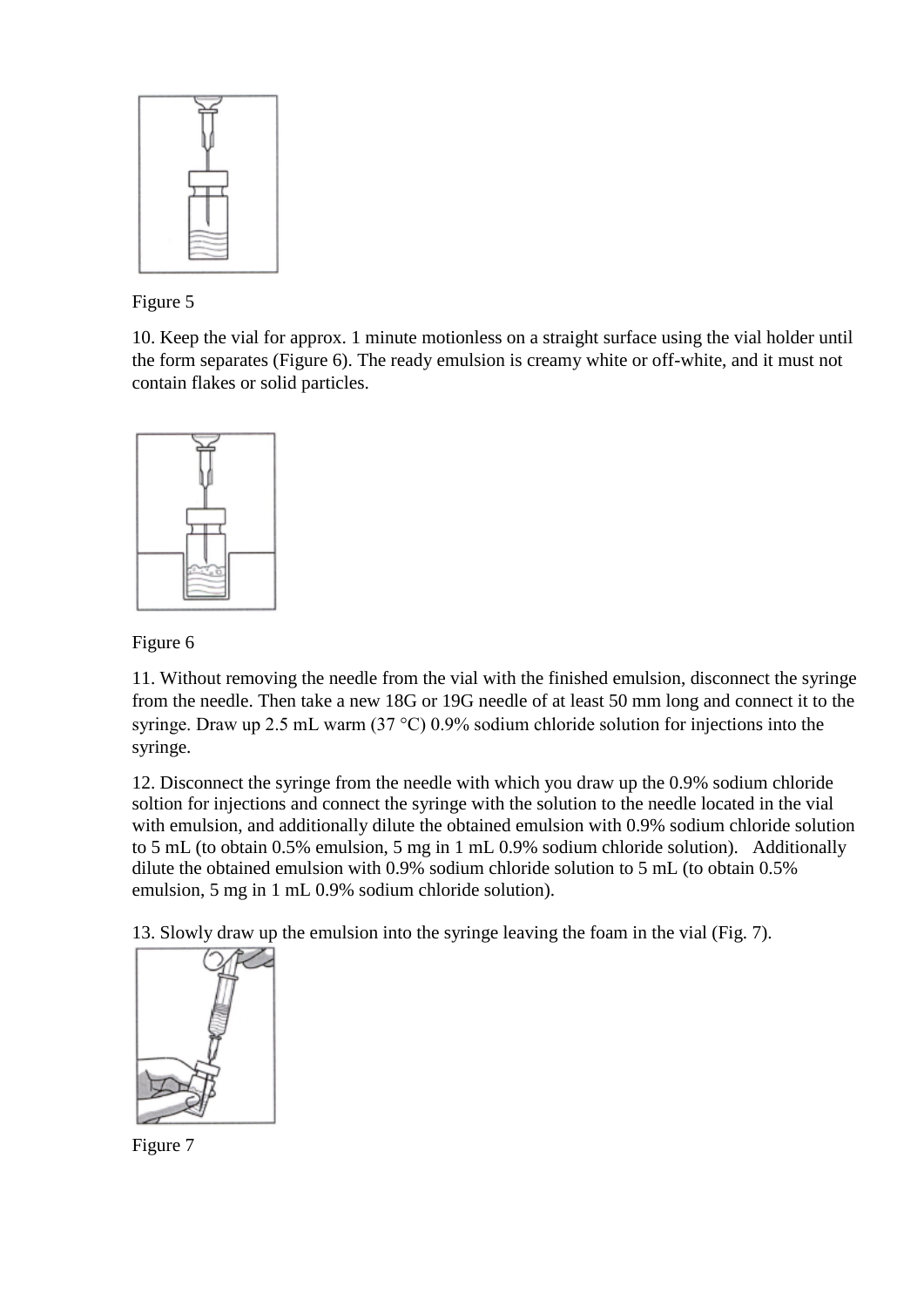14. Transfer the emulsion into the nebulizer's camera, then wash the inner vial surface with 2 mL 0.9 % sodium chloride solution and also transfer them to the nebulizer.

**Warning:** the needle should remain in the vial during the entire procedure of the recreated emulsion preparation. After the emulsion preparation process is complete the needle must not be used anymore, it should be disposed.

The emulsion prepared for inhalations should be used during 12 hours when stored at  $+4 \degree C$  to +8 °С (the emulsion must not be frozen). Before use, the emulsion should be mixed slowly and warmed to  $36-37$  °C.

**Inhalation injection:** 5.0 mL obtained emulsion (25 mg) located in the nebulizer camera is used for inhalation. Inhalations are conducted 1.5-2 hours prior or 1.5-2 hors after meals. For inhalations, use mesh-nebulizers or compressor type nebulizers (e.g. Elisir from IsoMed, Russia; Borel from Flaem Nuova, Italy, or Pari Boy SX from Pari GmbH, Germany or their equivalents, which enable to spray small volumes of drugs and are fitted up with the economizer device that enables to terminate the drug supply during exhalation, which reduces the drug losses significantly). The use of economizer with the compression type nebulizers is extremely important so that the therapeutic drug dose will be injected to the patient without losses (25 mg). If the patient cannot use the entire emulsion volume because of the severe condition the 15-20 minute intervals should be made and then the inhalation should continue. If there is much sputum, it should be thoroughly expectorated before inhalation. If there is data on bronchial obstruction 30 minutes prior to inhalation of the drug Surfactant-BL emulsion, the inhalation of  $\beta_2$ -adrenoceptor agonist (at the physician's discretion) that reduces bronchial obstruction should be made before the inhalation. The compressor, not ultrasound nebulizers should only be used because the drug Surfactant-BL is destroyed by ultrasound. Before the drug injection the trachea bronchial tree should be thoroughly sanated, having taken efforts to improve the sputum drainage: vibromassage, postural treatment and mucolytics, which should be prescribed 3-5 days prior to the start of treatment with the drug Surfactant-BL, if there are no contraindications to their administration.

#### **Adverse Reactions**

When pulmonary tuberculosis is treated the volume of sputum increases significantly or the sputum increases that was not available before the start of inhalations after 3-5 inhalations in 60- 70% patients. There is also the effect of "easy expectoration", with significant reduction in cough intensity and painfulness, and the exercise tolerance improves. These objective changes and subjective sensations are the manifestation of the direct impact of the drug Surfactant-BL and are not adverse reactions.

In rare cases, blood spitting may occur after 2-3 inhalations. In this case, the treatment with the drug Surfactant-BL should be terminated, and then inhalations should resume in 3-5 days.

## **Overdosage**

The drug Surfactant-BL did not cause changes in animal behavior and condition when introduced to mice intravenously, intra-abdominally or subcutaneously at 600 mg/kg and when administered by inhalation to rats at 400 mg/kg. There were no animal deaths. There were no overdose cases in the clinical practice.

#### **Drug-to-drug Interactions**

The drug Surfactant-BL must not be used jointly with expectorants because the latter will remove the injected drug with the sputum. Incompatibility of the drug Surfactant-BL with any ATBD was not noted. There is no data on interactions with ATBD injected in aerosols so their co-administration should be avoided.

#### **Special Warnings.**

The use of the drug Surfactant-BL is possible to treat patients with pulmonary tuberculosis in the inpatient's department and in the day inpatient's department of an anti-TB dispensary.

# **Abilities to drive and use machines**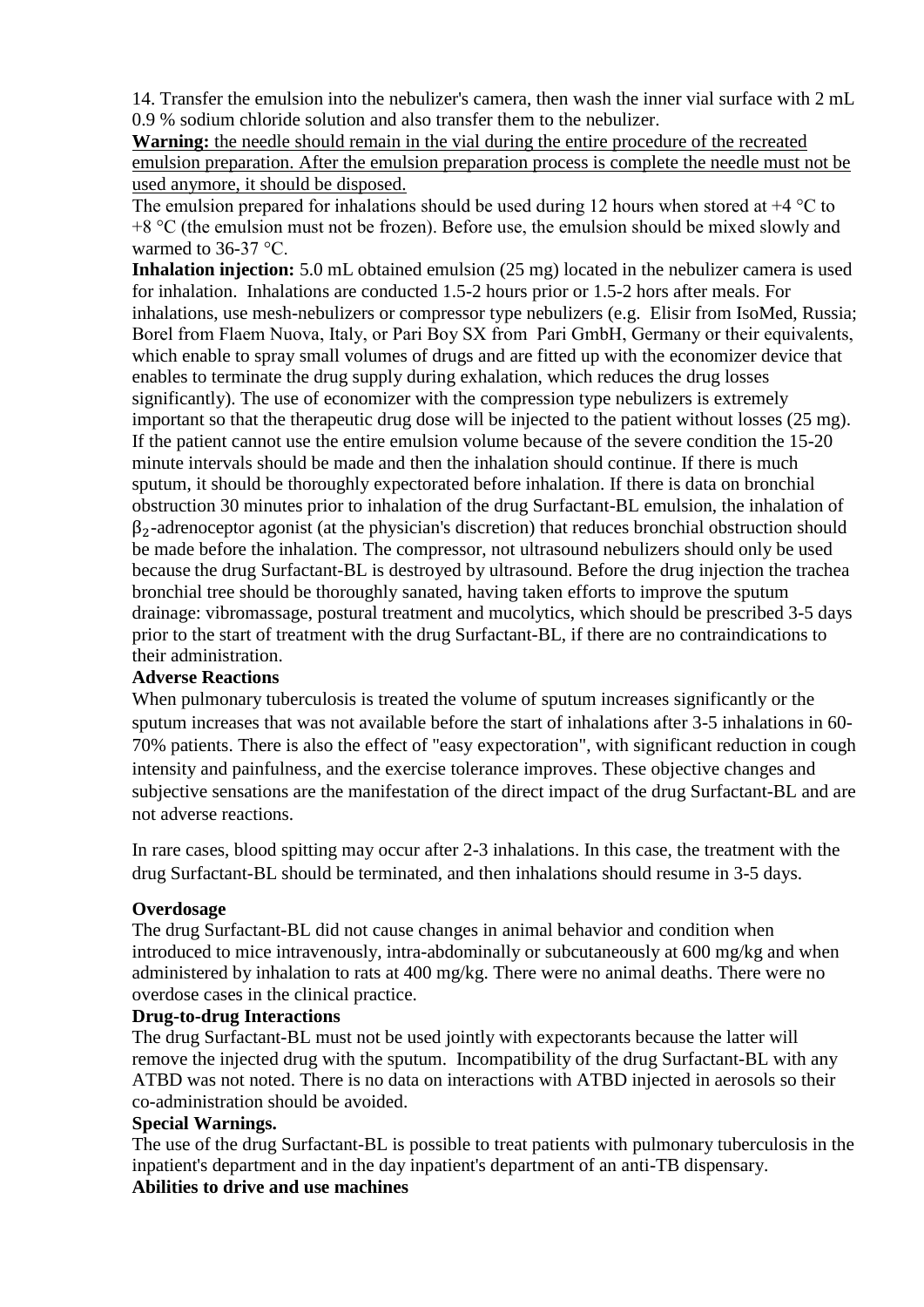The influence of treatment with the drug Surfactant-BL on the ability to drive vehicles and use machines was not studied.

**Formulation:** lyophilisate for emulsion for inhalation, 25 mg

25 mg in 10 mL glass vials stoppered with rubber plugs and sealed with aluminium caps.

2 vials are placed in each of cardboard packs, 5 packs together with the equal quantity of the

Instructions for Use are placed into a cardboard box with the foam plastic insert.

**Shelf life:** 1 year. The drug must not be used after the expiry date.

**Storage conditions:** Keep away from direct sunlight, store at a temperature below -5<sup>o</sup> C. Keep away from children.

The opened and unused vial or any part thereof if stored in aseptic conditions at  $+4 - +8$ °C (the emulsion must not be frozen) can be used during the next 12 hours.

**Dispensing conditions:** at prescription.

## **Marketing Authorization Holder/ Manufacturer**

Biosurf LLC, Russia

*Manufacturing address:*

St. Petersburg 197758, village of Pesochny, 70, Leningradskaya St., Letter B.

T/F: (812) 596-87-87.

**Company accepting consumer complaints:**

*Company accepting consumer quality complaints*

Biosurf LLC, Russia 197758, St. Petersburg, village of Pesochny, 70, Leningradskaya St., Letter B.

T/F: (812) 596-87-87.

*Company receiving the consumer complaints on the drug safety* Nativa LLC, Russia

13, Oktyabrskaya St., Krasnogorsk, Moscow Region 143402 Tel.: (495) 644-00-59 T/F: (495) 502-16-43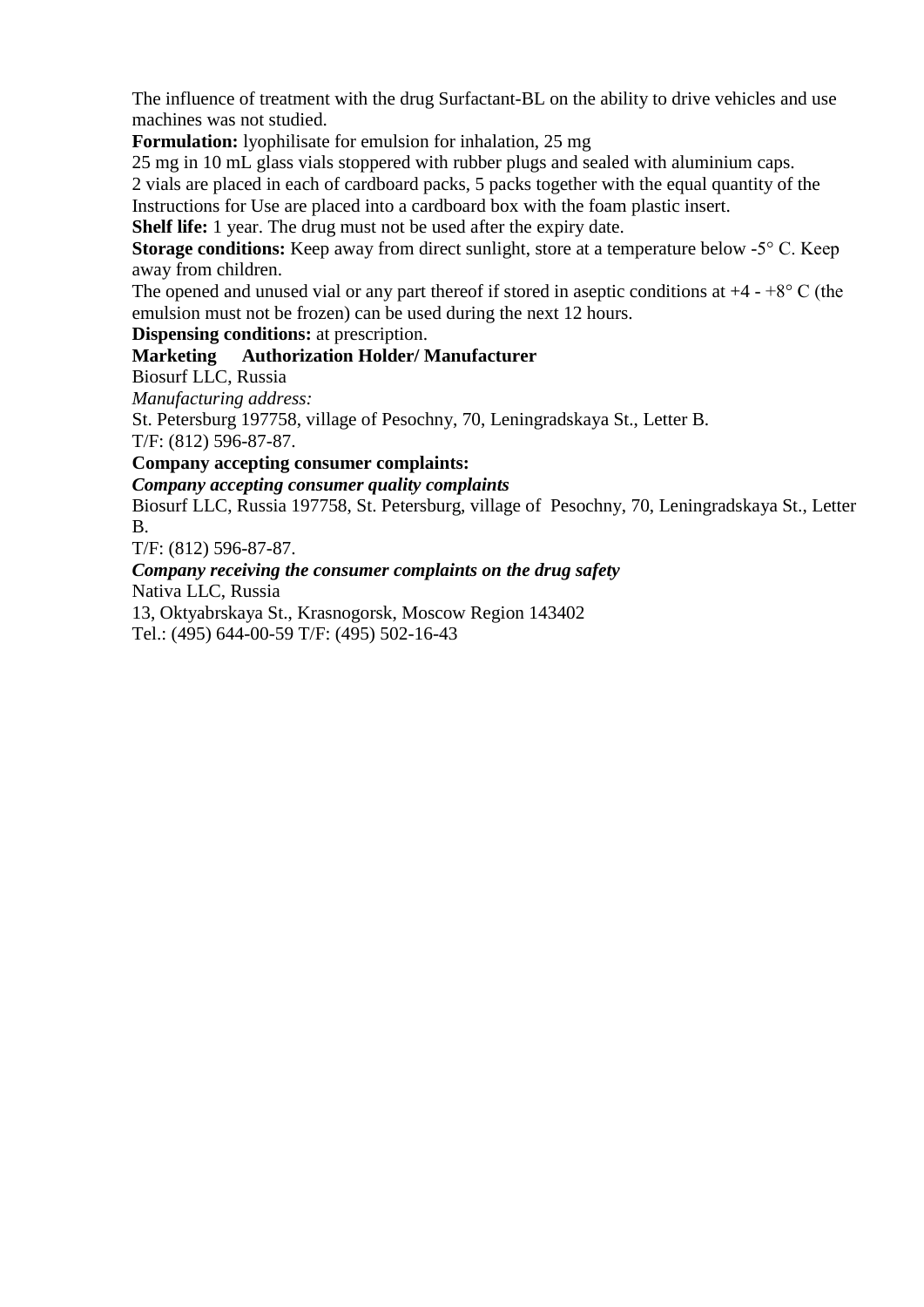## MINISTRY OF HEALTH OF THE RUSSIAN FEDERATION INSTRUCTIONS FOR MEDICAL USE OF THE MEDICINAL PRODUCT

#### **SURFACTANT-BL**

# **lyophilisate for emulsion for endotracheal, endobronchial and inhalation administration, 75 mg**

#### **Marketing Authorization Number:**

**Trade Name:** Surfactant-BL

**Pharmaceutical Form:** lyophilisate for emulsion for endotracheal, endobronchial and inhalation administration.

**Composition:** One vial contains **75** mg of surfactant extracted from bovine lungs and representing a mixture of phospholipids and surfactant-associated proteins.

**Description:** White to off-white lyophilised tabletted mass or powder. Adding 5 mL 0.9 *%* sodium chloride solution to the drug and slowly mixing by pipetting (draw up the suspension by the syringe with a needle from the vial and pour it back into the vial on the wall; repeat the procedure 4-5 times until complete and even emulsification is achieved, **by avoiding the foam formation),** helps obtain a homogeneous creamy white or off-white emulsion where there should be no flakes or solid particles.

**Pharmacotherapeutic Group:** surfactant

**ATC code:** R07AA30

#### **Pharmacological Properties**

#### **Pharmacodynamics**

The drug Surfactant-BL is a highly refined natural surfactant derived from bovine lungs and representing a set of substances comprising the mixture of phospholipids and surfactant associated proteins, is able to reduce the surface tension on the pulmonary alveoli surface, preventing them from collapsing and atelectasis.

The drug Surfactant-BL restores the phospholipide content on the alveolar epithelium surface, stimulates the involvement of additional pulmonary parenchyma sections in respiration, and contributes to removal of toxic substances and infectious agents from the alveolar space with sputum. The drug upregulates alveolar macrophages and suppresses the cytokine expression by polymorphonucleocytes (including eosinophils); improves mucociliary clearance and stimulates the endogenous surfactant production by Type II alveolocytes and also protects the alveolar epithelium from damage with chemical and physical agents, restores the functions of local congenital and acquired immunity.

The study established that in case of daily inhalation administration during 10 days or during 6 months and additional 1-month followup period the drug neither influences the cardiovascular system nor produces locally irritating effect nor influences the blood composition and hematopoiesis nor effects the biochemical blood/ urine parameters and the blood coagulation system, nor causes pathological changes in functions and structure of internal organs, nor possesses theratogenic, allergenic and mutagenic properties.

Endotracheal, micro-jet or bolus administration of the drug Surfactant-BL enables to greatly improve gas exchange in the pulmonary tissue in prematurely born newborns with the respiratory distress syndrome (RDS) who undergo artificial pulmonary ventilation (APV). In case of microjet introduction in 30-120 minutes, and in case of bolus introduction, in 10-15 minutes, the hypoxemia signs decrease; partial oxygen tension in arterial blood ( $PaO<sub>2</sub>$ ) and arterial blood hemoglobin oxigenation  $(SaO<sub>2</sub>)$  improve, and hypercapnia decreases (partial carbon dioxide tension declines). The pulmonary tissue function restoration enables to shift to more physiological APV parameters and reduce its duration. The lethality and frequency of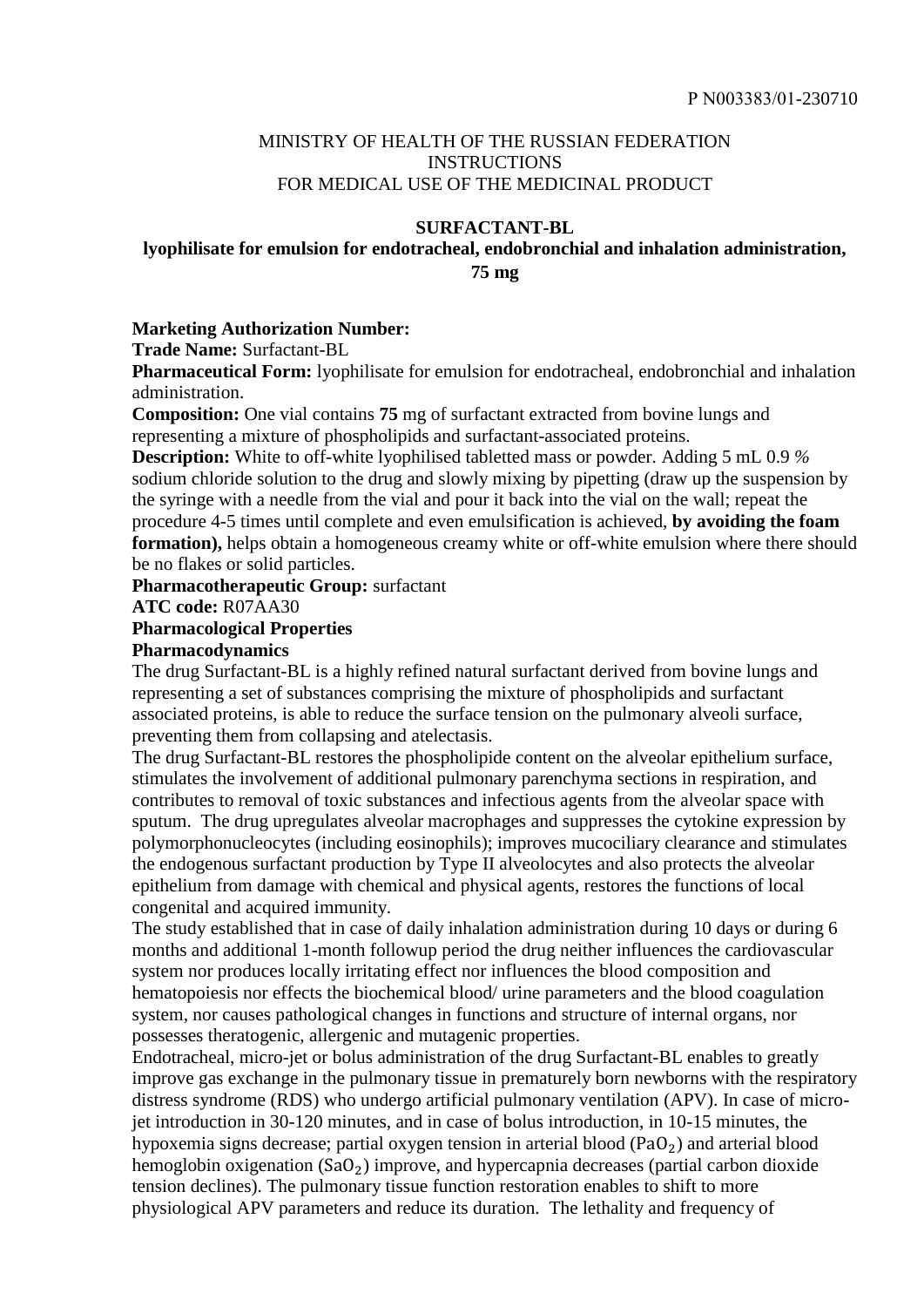complications in newborns with RDS decreases significantly when the drug Surfactant-BL is used.

Early, on Day 1 of the acute respiratory distress syndrome (ARDS) development, endobronchial drug injection in adults with ARDS was also established to halve the duration of patients' stay in APV and the stay in the intensive care unit (ICU), reduce the risk of purulent septic complications, associated with prolonged APV (purulent bronchitis and ventilator-associated pneumonia), and significantly reduces lethality in case of direct and indirect lung injury. More pronounced and early effect of therapy is observed with the combined use of endobronchial administration of the drug Surfactant-BL and the alveolar "opening" maneuver.

It was found that patients with pulmonary tuberculosis who did not respond positively to treatment with anti-tuberculosis drugs (ATBD) within 2-6 months, when a two-month course of inhalations of the drug is added to the therapy regimen, 80.0% patients achieved abacillation, 100% patients demonstrated reduction or disappearance in infiltrative and focal changes of lung tissue and cavern(s) closed in 70.0% of patients. Thus, complex anti-tuberculosis chemotherapy with the addition of a course of inhalations of the drug Surfactant-BL makes it possible to obtain a positive result from treatment much quicker and in a significantly greater percentage of patients **Pharmacokinetics**

The experiments suggested that after the single intra-tracheal introduction of the drug Surfactant-BL to rats, its content in lungs decreases in 6-8 hours and reaches the initial value 12 hours later. The drug is fully metabolized in lungs by Type II alveolocytes and alveolar macrophages and is not accumulated in the body.

# **Indications for use:**

1. Treatment of respiratory distress syndrome (RDS) in newborns weighing more than 800 g at birth.

2. In comprehensive treatment of acute respiratory distress syndrome (ARDS) in adults as a result of direct or indirect lung injury.

3. In comprehensive treatment of pulmonary tuberculosis, both in patients with newly diagnosed tuberculosis and in those with disease recurrence, in case of infiltrative (with and without decay) or cavernous clinical form, in particular, if there is drug resistance of *Mycobacterium tuberculosis*, up to the multiple drug resistance.

# **Contraindications**

- I. In RDS in newborns:
- 1. Degree III and IV intra-ventricular hemorrhage.
- 2. Air leakage syndrome (pneumothorax, pneumomediastinum, interstitial emphysema).
- 3. Fatal developmental defects.
- 4. Disseminated intravascular coagulation syndrome with pulmonary hemorrhage phenomena.
- II. In ARDS:
- 1. Gas exchange disorders related to the left ventricular heart failure.
- 2. Gas exchange disorders caused by bronchial obstruction
- 3. Age under 18 because the clinical trials have not been conducted in this age group and the doses are not determined.
- 4. Air leakage syndrome
- III. In pulmonary tuberculosis
- 1. Inclination to blood spitting and pulmonary hemorrhage.

2. Age under 18 because the clinical trials have not been conducted in this age group and the doses are not determined.

3. Air leakage syndrome

# **Administration during pregnancy and lactation**

To be administered for life indications in ARDS treatment.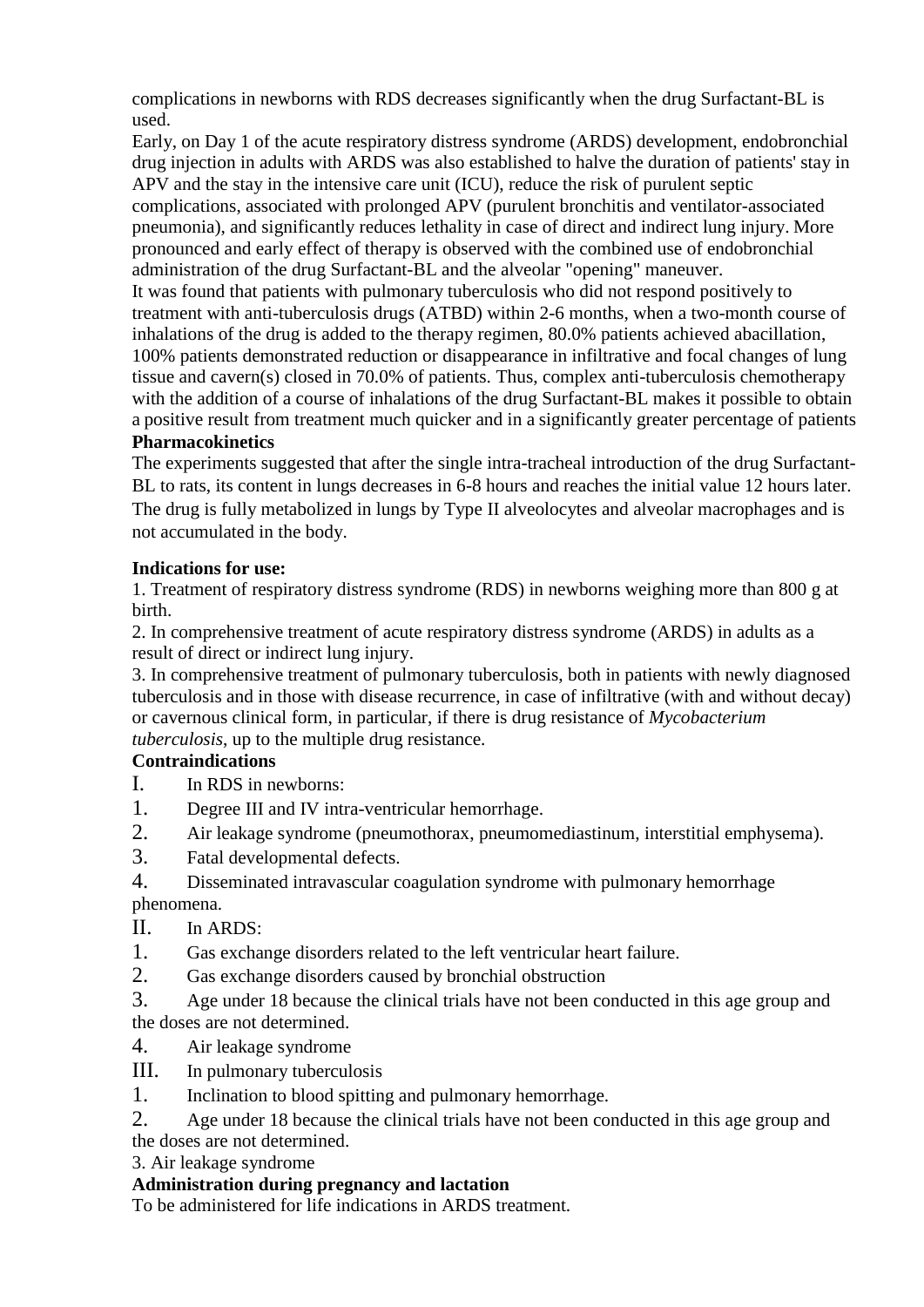# **Posology and Mode of Administration**

# *1. RDS treatment in newborns.*

Before the treatment start, acidosis, arterial hypotension, anemia, hypoglycaemia and hypothermia must be adjusted. It is preferable to confirm RDS in X-ray.

The drug is injected by micro-jets, by inhalation or boluses. In case of micro-jet injection, the drug Surfactant-BL emulsion is injected slowly using the syringe doser (dose of 75 mg in 2.5 mL) during 30 minutes, and by inhalation via the alveolar nebulizer, the same dose, during 60 minutes. The drug Surfactant-BL can be injected by boluses at 50 mg/kg of the body weight (at 1.7 mL/kg). The second and, if necessary, the third injection of the drug is administered in 8-12 hours, in the same doses, if the child still needs the high oxygen concentration in the supplied gas mixture ( $FiO<sub>4</sub> > 0.4$ ). It should be remembered that repeated injections of the drug Surfactant-BLs are less efficient if the first administration was delayed (late).

In case of a severe RDS (type 2 RDS, which often develops in full-term babies as a result of meconium aspiration, intrauterine pneumonia, sepsis), a greater dose of the drug Surfactant-BL, 100 mg/kg, should be used. The drug is repeatedly administered with the 8-12 hour interval, and if necessary, during several days.

## **The early beginning of treatment with the drug Surfactant-BL, within two hours after birth, if RDS diagnosis was established, but not less than Day 1 after birth, is an important efficacy factor of the drug Surfactant-BL administration, in comprehensive treatment of RDS.**

The use of high frequency oscillatory APV enhances the efficacy of treatment with the drug Surfactant-BL significantly and reduces the frequency of adverse reactions.

## **Emulsion preparation:**

the emulsion for endotracheal, endobronchial or inhalation administration is prepared immediately before use, using 0.9% of sodium chloride solution for injections.

1. Before emulsion preparation, warm the vial with Surfactant-BL in your hand for at least 1 minute.

2. Take a 3-5 mL syringe with a 18G or 19G needle of at least 50 mm long and connect the needle to the syringe. Draw up 2.5 mL warm (37 °С) 0.9% sodium chloride solution for injections into the syringe.

3. Remove the plastic cap from the drug Surfactant-BL vial containing the lyophilisate. Disinfect the rubber plug of the vial with an alcohol solution.

4. Insert the needle into the vial with lyophilisate through the center of the rubber plug (Fig. and inject the sodium chloride solution slowly on the inner vial wall (Fig. 2).

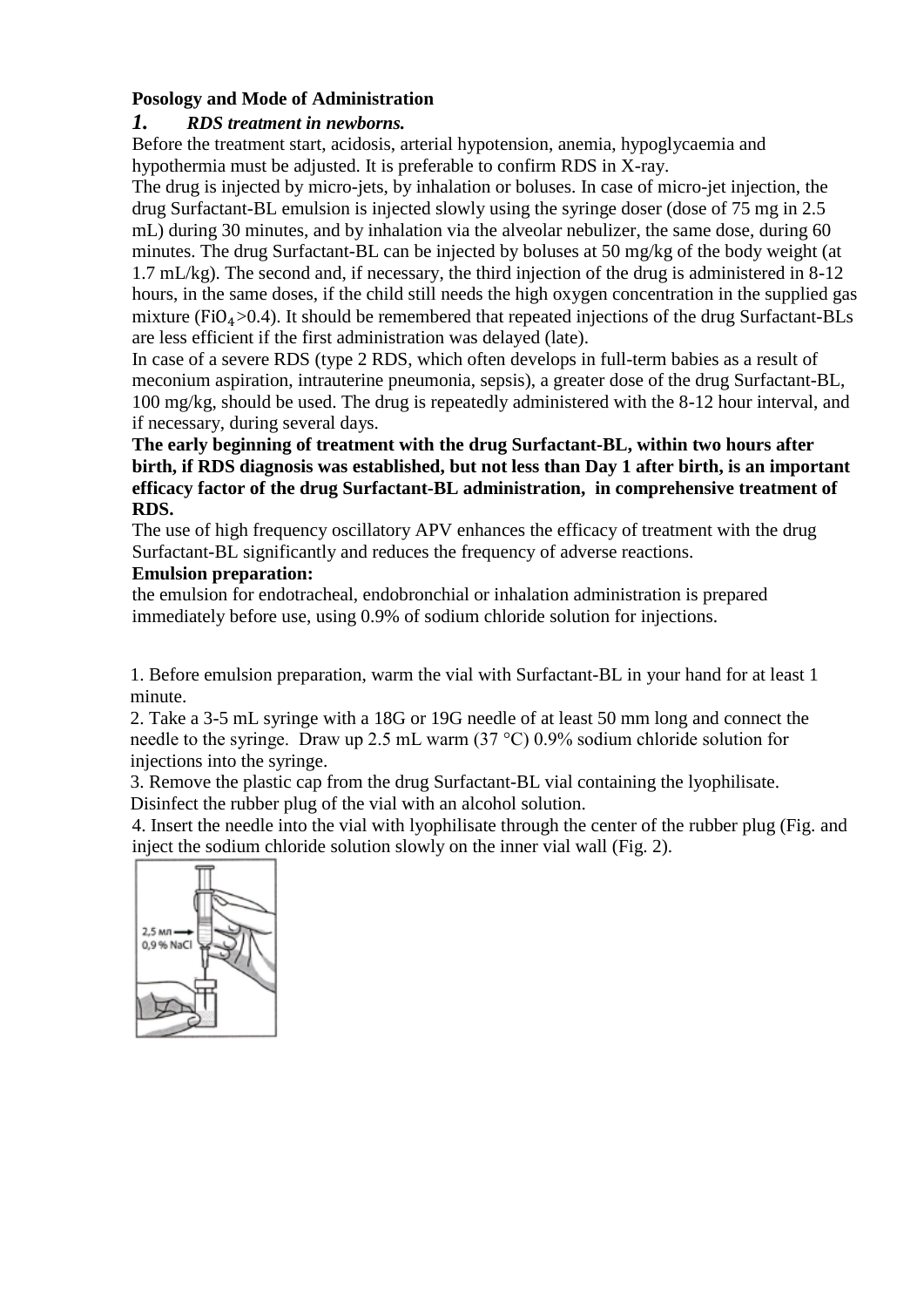Figure 1



Figure 2

5. Mix the vial content immediately by circular movements for 5-10 seconds (Fig. 3). Never invert or shake the vial.



Figure 3

6. Let the vial stand for 2-3 minutes

7. Draw up the vial content into the syringe, by placing the vial at a slight angle and the syringe needle, wit its cut to the vial wall (Fig. 4).



Figure 4

8. Then inject the syringe content back on the vial wall, avoiding the foam formation. Repeat the procedure 4-5 times. Never invert or shake the vial.

9. Remove the needle from the emulsion (not from the vial) so that the emulsion will not enter the syringe (Figure 5).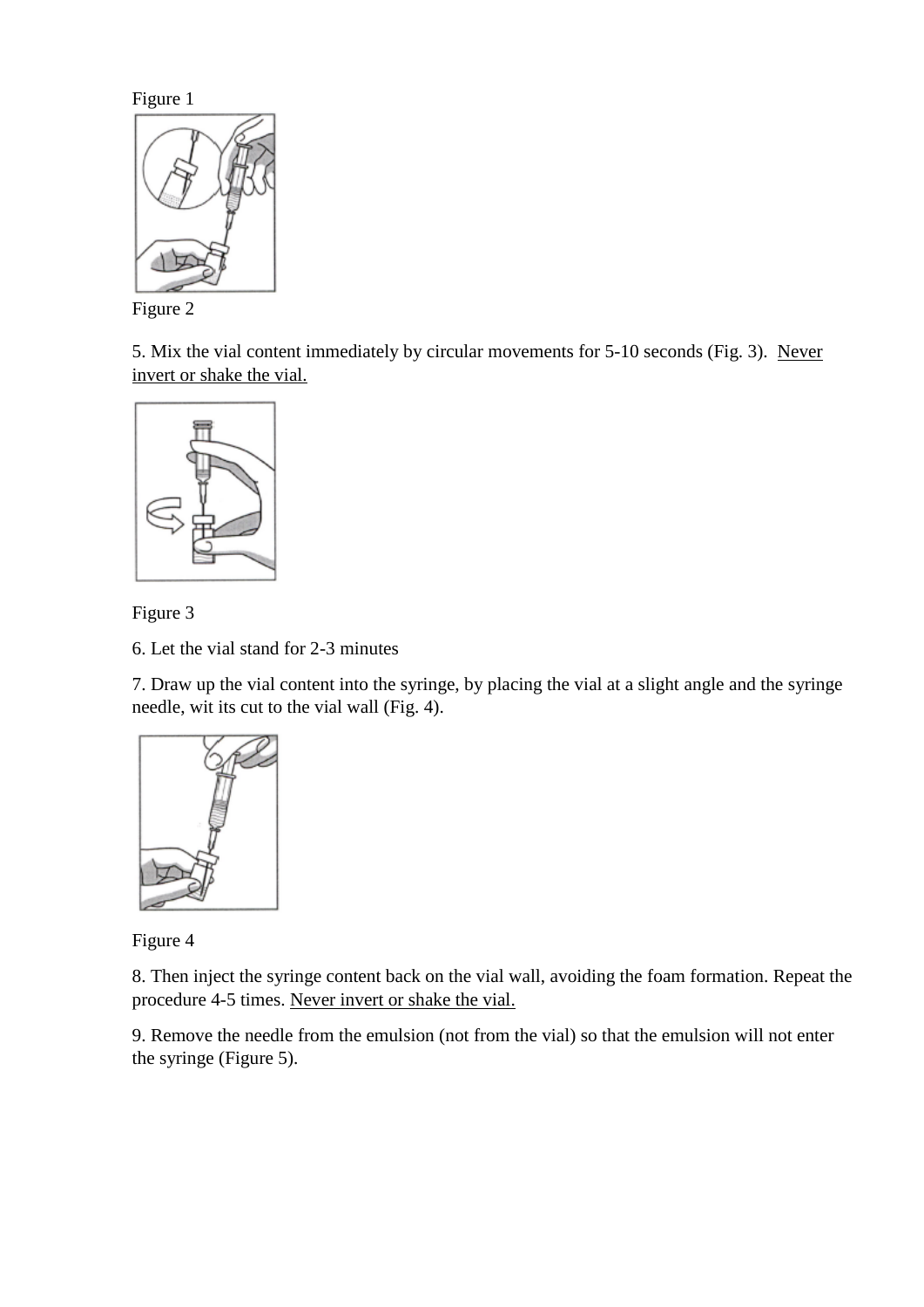

Figure 5

10. Keep the vial for approx. 1 minute motionless on a straight surface using the vial holder until the form separates (Figure 6). The ready emulsion is creamy white or off-white, and it must not contain flakes or solid particles.



Figure 6

11. Slowly draw up the emulsion into the syringe leaving the foam in the vial (Fig. 7).



Figure 7

**Warning:** the syringe and the needle should remain in the vial during the entire procedure of the recreated emulsion preparation. After the emulsion preparation process is complete the needle must not be used anymore, it should be disposed.

# **Drug administration**

**Micro-jet introduction** The child is pre-intubated and the sputum is aspirated from the respiratory tract and endotracheal tube (ET). The correct location and the conformity of ET size to the tracheal diameter is important because if there is a major leakage of emulsion past ET (over 25 % in the respiratory monitor or by auscultation) and also in case of selective intubation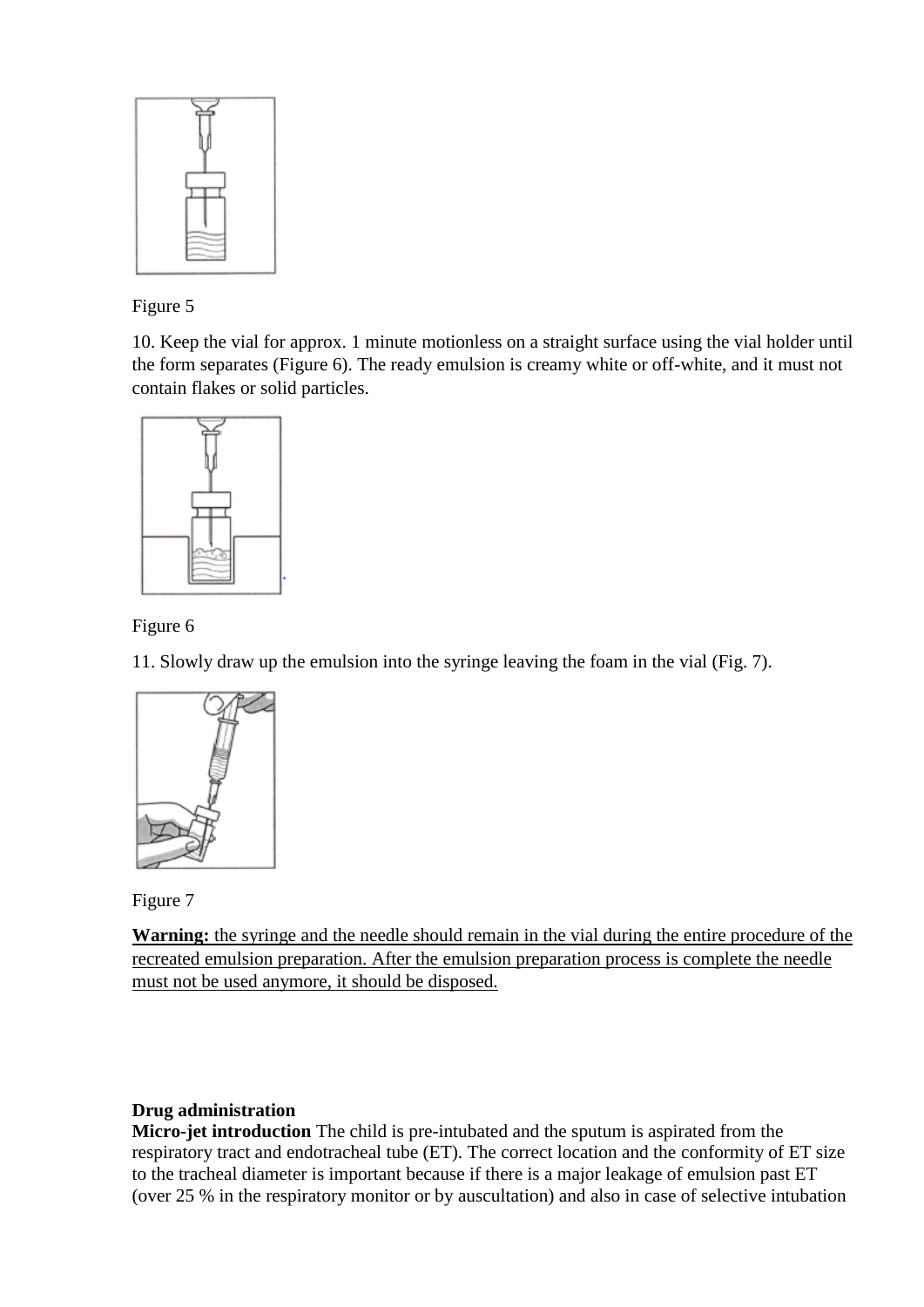to the right bronchus or the ET high standing, the treatment efficacy with the drug Surfactant-BL reduces significantly or becomes useless.

As soon as the child's respiratory cycle is synchronized with APV, the prepared emulsion of the drug Surfactant-BL is injected via a catheter introduced via the adapter with the additional lateral entrance into the endotracheal tube, so that the lower end of the catheter will not reach the lower edge of the endotracheal tube by 0.5 cm. The injection is carried out using the syringe doser for 30 minutes, without interrupting APV, without depressurizing of the breathing system. For even distribution of surfactant in different divisions of lungs during the drug administration, if the child's condition severity allows so, the first half of the dose is administered when the child lies on the left side, and the second half of the dose, when the child lies on the right side. When the administration is nearing completion, 0.5 mL of 0.9% sodium chloride solution is drewn up into the syringe, and the introduction continues, in order to replace the drug residues from the catheter. It is advisable to conduct the tracheal sanation during 2-3 hours after the drug Surfactant-BL introduction.

**Inhalation administration of the drug Surfactant-BL** is carried out using the alveolar nebulizer included into the breathing system of APV drug synchronized with the inhalation, as close as possible to the endotracheal tube, to reduce the drug losses. If there is no such opportunity, it is preferable to use a micro-jet or bolus administration method. To receive an aerosol and to inject the drug, the ultrasound nebulizers **must not be used** because the drug Surfactant-BL is destroyed when the emulsion is treated with ultrasound. The compressor type nebulizers should be used.

**Bolus administration of the drug Surfactant-BL** Before the drug administration, just as in case with micro-jet introduction, the central circulatory dynamics is stabilized, hypoglycaemia, hypothermia and metabolic acidosis are adjusted. It is preferable to confirm RDS in X-ray. The child is intubated and the sputum is aspirated from the respiratory tract ET. Immediately prior to the drug Surfactant-BL administration, the child may be temporarily shifted to manual ventilation with the Ambou-type self-expanding bag. If necessary, the child is sedated. The prepared emulsion of the drug Surfactant-BL (30 mg/mL) is used at 50 mg/kg in 1.7 mL/kg volume. For instance, 75 mg (50 mg/kg) in the volume of 2.5 mL is injected to a child weighing 1,500 g. The drug is injected by boluses during 1-2 minutes via the catheter placed into an endotracheal tube; the child is turned to the left side slowly and the first half of the dose is injected, then the child is turned to the right side and the second dose half is injected. The administration ends with the forced manual ventilation for 1-2 minutes, with the inhaled oxygen concentration that is equal to the initial indicator in APV device or manual ventilation using the Ambou-type self-extending bag.  $a_2$  must be monitored; control over blood gases before and after the drug Surfactant-BL administration is desirable. Then the child is transferred to the auxiliary ventilation or forced APV, and the ventilation parameters are adjusted. Bolus administration of the drug enables to quickly bring the treatment dose to the alveolar space and avoid inconveniences and adverse reactions typical of the micro-jet administration. A half of dose is administered by boluses to the full-term newborns weighting over 2.5 kg, with the severe Type 2 RDS, because of the large emulsion volume, and the second half of the dose is administered in micro-jets. Bolus administration may be used for preventive administration of Surfactant-BL. In the future, depending on the baseline condition and the treatment efficacy, the child may be extubated with potential transfer to non-invasive lung ventilation method, with maintenance of the continuous positive airway pressure (CPАР).

#### *2. ARDS treatment in adults*

Treatment with the drug Surfactant-BL is carried out by endobronchial bolus administration using fibrobronchoscope. The drug is administered at 12 mg/kg/day. The dose is divided into two administrations of 6 mg/kg in 12-16 hours. It may take multiple injections of the drug (4-6 injections) to reach the steady gas exchange improvement  $(PaO<sub>2</sub>/FiO<sub>2</sub>)$  increase to over 300 mm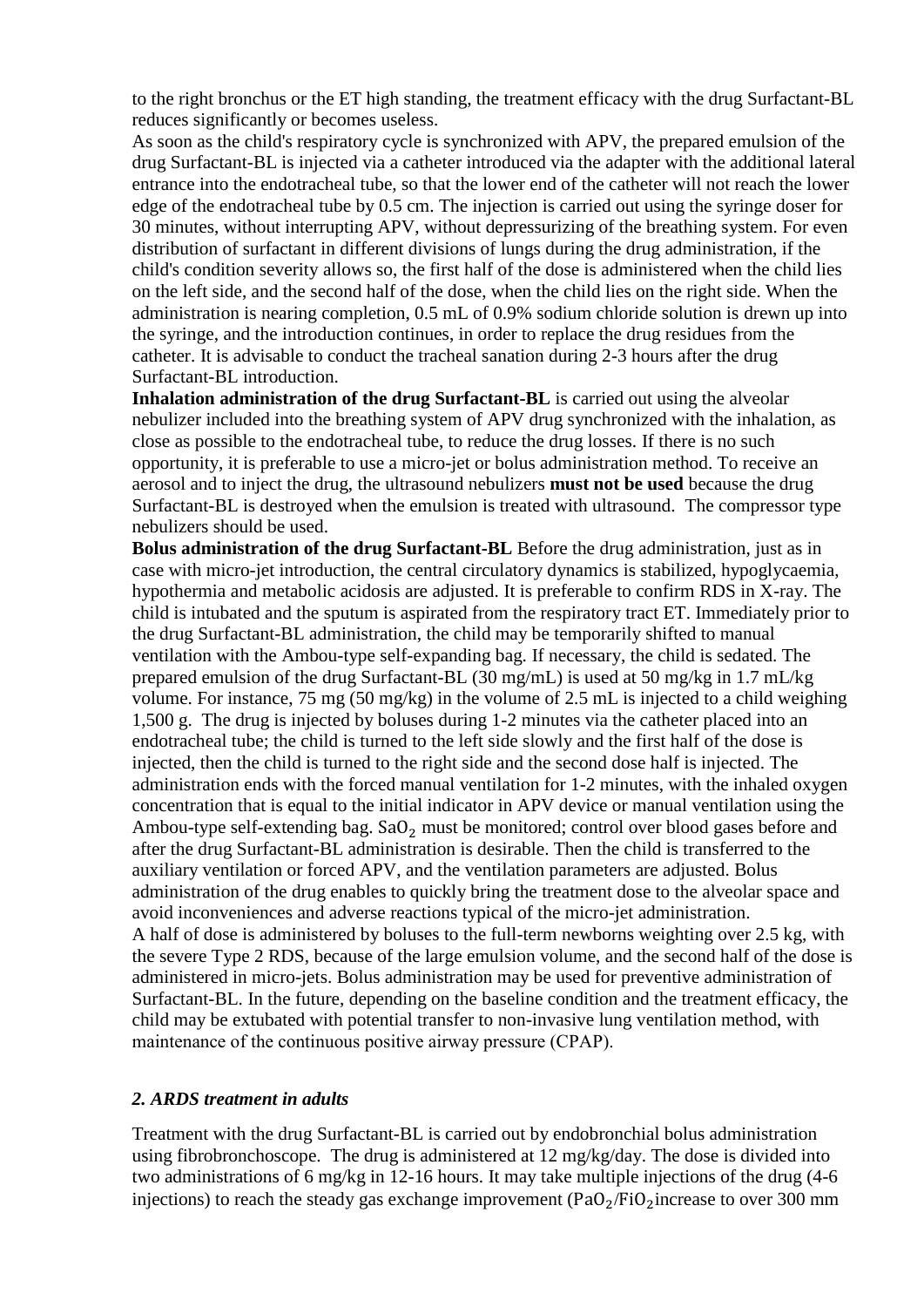Hg), increase in lung airness at thoracic X-ray and the possibility to conduct APV with  $FiO<sub>4</sub>$ 0.4. In most cases, the drug Surfactant-BL course duration does not exceed 2 days. In 10-20% patients, the drug administration is not accompanied with the gas exchange normalization, first of all, in those patients in whom the drug is administered to treat the advanced multi-organ insufficiency (MOI). If the oxigenation does not improve during 2 days, the drug administration stops.

**The drug administration commencement time is the most important efficacy factor in the drug Surfactant-BL administration in comprehensive ARDS treatment. It should begin**  during the first day (preferably, first hours) after PaO<sub>2</sub>/FiO<sub>2</sub> decline below 250 mm Hg The drug can be administered for prevention when there is a threat of ARDS development in patients with chronic lung diseases, in particular, those with chronic obstructive pulmonary disease (COPD) and also before the extended thoracic surgeries at 6 mg/kg/day, or 3 mg/kg in 12 h.

## **Emulsion preparation**

Before administration, the drug Surfactant-BL (75 mg in vial) is diluted in the same way as for newborns in 2.5 mL 0.9% sodium chloride solution. The obtained emulsion that must not contain flakes or solid particles is additionally diluted with 0.9% sodium chloride solution to 5 mL (15 mg in 1 mL).

# **Drug administration**

**Endobronchial administration** is the most appropriate way of drug delivery. The drug Surfactant-BL administration is preceded by thorough sanation bronchoscopy conducted under a standard technique. At the end of the procedure, the equal quantity of drug emulsion is administered into each lung. The best effect is achieved when the emulsion is administered into each segmentary bronchus. The volume of administered emulsion is determined by the drug dose.

The combination of endobronchial drug administration and the alveolar "opening" maneuver is the most efficient metod of the drug Surfactant-BL administration in ARDS treatment, provided that segmental administration of the drug is conducted immediately before the alveolar "opening" maneuver. The bronchial sanation and administration of the drugs increasing the sputum discharge should be avoided during 2-3 days after the drug administration.

**Use of intra-tracheal instillation** is indicated if bronchoscopy is impossible. The emulsion is prepared under the above mentioned method. Before the drug administration, it is necessary to thoroughly sanate the trancheobronchial tree, having taken efforts to improve the sputum drainage (vibromassage, postural treatment). The emulsion is injected via the catheter installed into the endotracheal tube so that the catheter end will be located below the endotracheal tube opening, but necessarily above the carina of trachea. The emulsion should be introduced in two runs, by halving the dose, at 10 minute interval. In this case, the alveolar "opening" maneuver can be carried out after instillation.

## *3. Pulmonary tuberculosis treatment*

The pulmonary tuberculosis treatment is carried out by multiple inhalations of the drug Surfactant BL drug as part of **comprehensive treatment** against the background of fully deployed treatment with anti-tuberculosis drugs (ATBD), i.e. when 4-6 ATBD are selected for the patient empirically or based on data on the pathogen's drug sensitivity, which are well tolerated by the patient in the prescribed dose and combination. It is in this case that the emulsion of the drug Surfactant-BL in inhalations at 25 mg/administration is prescribed to a patient.

- during the first 2 weeks: 5 times a week,
- during the subsequent 6 weeks: 3 times a week (in 1-2 days).

The course duration is 8 weeks: 28 inhalations; the total dose of the drug Surfactant-BL is 700 mg. Anti-tuberculosis drugs can be discontinued (substituted) during the treatment with the drug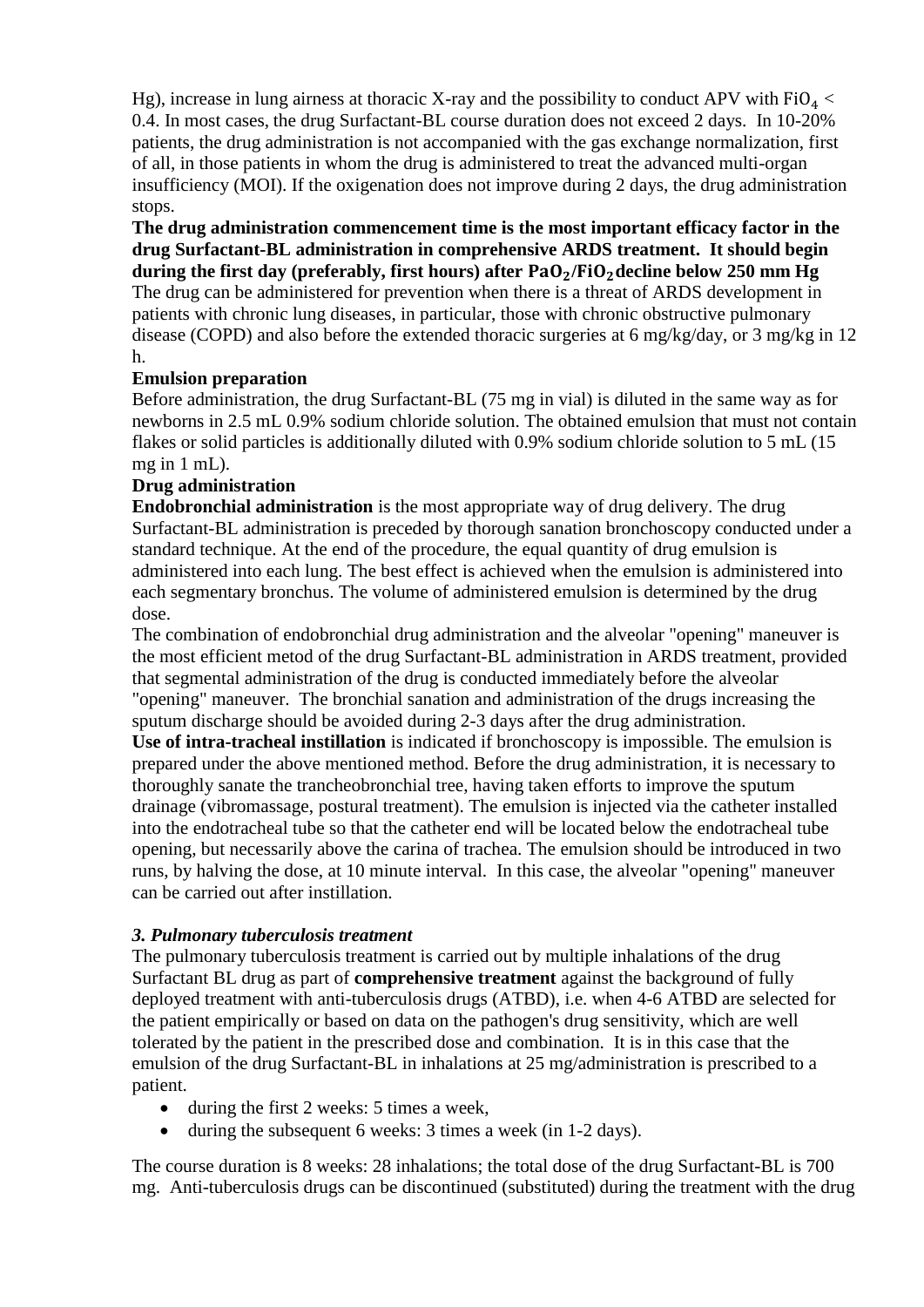Surfactant-BL. The chemotherapy continues after completion of treatment with the drug Surfactant-BL.

**Emulsion preparation:** Before use, the drug Surfactant-BL (75 mg in vial) is diluted in the same way as for newborns in 2.5 mL 0.9% sodium chloride solution. The obtained emulsion that must not contain flakes or solid particles is additionally diluted with 0.9% sodium chloride solution to 6 mL (12.5 mg in 1 mL). Then transfer 2.0 mL of the obtained emulsion to the nebulizer camera and add 3.0 mL more of 0.9% sodium chloride solution to the emulsion while mixing slowly. Thus, there are 25 mg of the drug Surfactant-BL in 5.0 mL emulsion in the nebulizer camera. This is the dose for inhalation to one patient. Thus, 1 vial of the drug Surfactant-BL contains three doses for inhalations to three patients. The emulsion prepared for inhalations should be used during 12 hours when stored at  $+4$  °C to  $+8$  °C (the emulsion must not be frozen). Before use, the emulsion should be mixed slowly and warmed to 36-37 °С. **Inhalation administration**: 5.0 mL obtained emulsion (25 mg) located in the nebulizer camera is used for inhalation. Inhalations are conducted 1.5-2 hours prior or 1.5-2 hours after meals. The inhalations are performed using compressor type nebulizers, such as Borel from Flaem Nuova, Italy, or Pari Boy SX from Pari GmbH, Germany, or their equivalents that enable to pulverize small volumes of drugs and fitted up with the economizer device that enables to stop the drug supply during exhalation, which will reduce the drug losses significantly. The use of economizer is extremely important so that the therapeutic drug dose will be injected to the patient without losses (25 mg). If the patient cannot use the entire emulsion volume because of the severe condition the 15-20 minute intervals should be made and then the inhalation should continue. If there is much sputum, it should be thoroughly expectorated before inhalation. If there is data on bronchial obstruction, 30 minutes before inhalation of the drug Surfactant-BL emulsion it is necessary to make a preliminary inhalation of  $\beta_2$ -adrenoceptor agonist (at the physician's discretion) that reduces the bronchial obstruction. The compressor, not ultrasound nebulizers should only be used because the drug Surfactant-BL is destroyed by ultrasound. Before the drug injection the trachea bronchial tree should be thoroughly sanated, having taken efforts to improve the sputum drainage: vibromassage, postural treatment and mucolytics, which should be prescribed 3-5 days prior to the start of treatment with Surfactant-BL, if there are no contraindications to their administration.

## **Adverse Reactions**

#### *1. In RDS in newborns:*

In case of micro-jet and bolus administration of the emulsion of the drug Surfactant-BL, the ET obturation with the drug or the emulsion regurgitation may occur. This problem may arise if the Emulsion Preparation section of the Instruction is not complied with (the use of 0.9 % sodium chloride solution at below 37 С, heterogeneous emulsion), in case of rigid chest, the child's high activity accompanied with coughing, weeping, if ET size does not conform to the tracheal internal diameter, selective intubation, the drug Surfactant-BL introduction into one bronchus or if these factors combine. If all of these factors are eliminated or excluded it is necessary to increase the peak inhalation pressure  $(P_{peak})$  to the child who undergoes the instrumental APV. If a child has signs of the respiratory duct obturation, when the child is not in artificial ventilation, it is necessary to make several respiratory cycles using manual ventilation with increased pressure to push the drug in-depth. If the aerosol drug administration method is used such phenomena are not observed. The physical and instrumental monitoring of circulatory dynamics and  $SaO<sub>2</sub>$  is mandatory. Pulmonary hemorrhage is possible, usually during 1-2 days after the drug administration to prematurely delivered newborns, with low or extremely low body weight at birth. Prevention of pulmonary hemorrhage consists in early diagnosis and adequate treatment of the functioning arterial duct. If partial oxygen tension in blood increases quickly and significantly retinopathy may develop. The oxigen concentration in the inhaled mixture should be reduced as quickly as possible to the safe value, by maintaining the target value of SаО2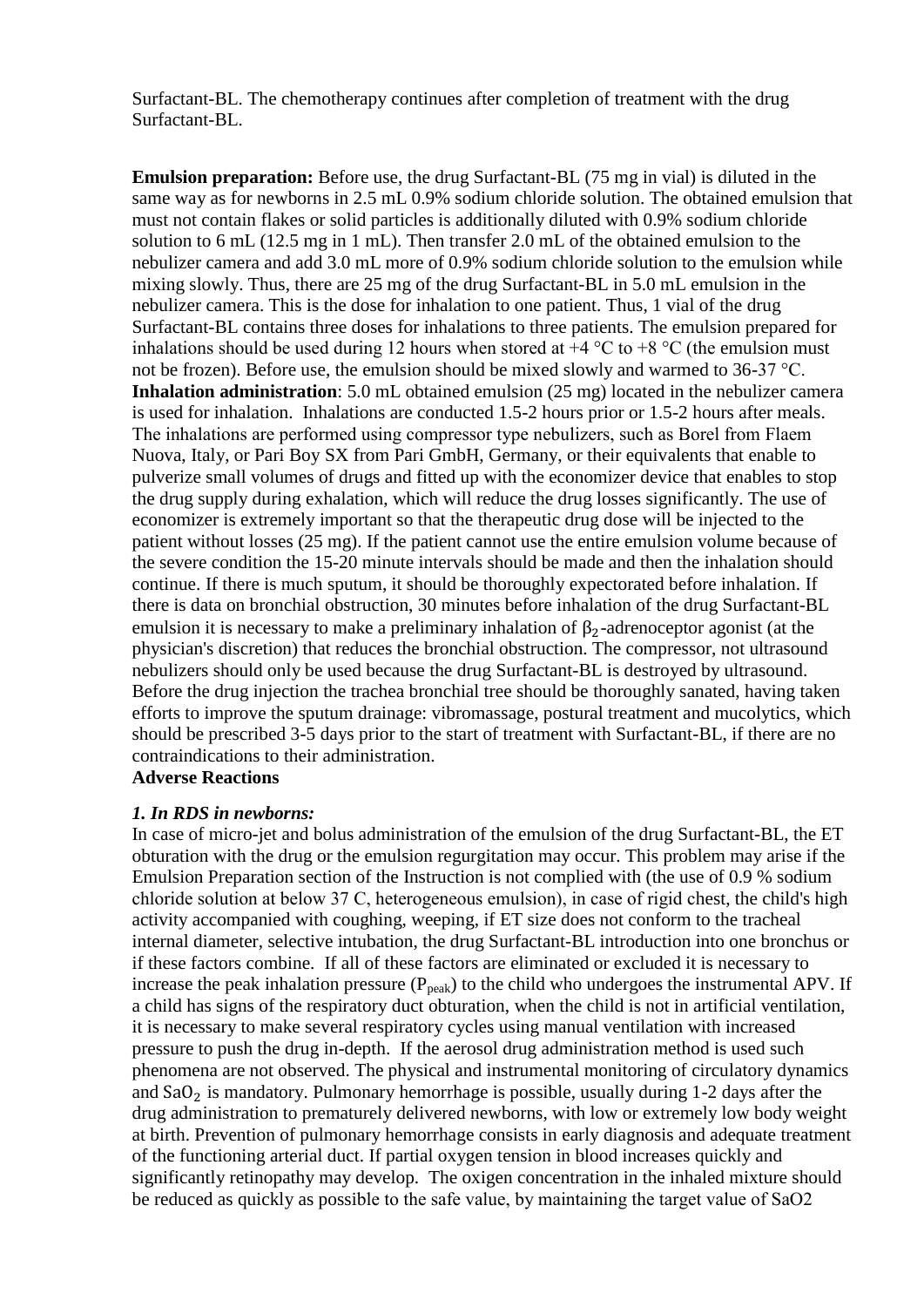within 86%-93 %. Some newborns have short-term hyperemia of skin, which require adequacy assessment of the APV parameters, to rule out hypoventilation resulting from the transitory obstruction of the respiratory duct. In the first minutes after the micro-jet and bonus introduction of the drug Surfactant-BL, the large-bubble rales at inhalation may be auscultated in lungs. During 2-3 hours after the use of the drug Surfactant-BL, bronchial sanation should be avoided. In children with intranatal respiratory infection, the drug introduction may increase the sputum discharge because of the mucociliary clearance activation, which may require their sanation in a shorter term.

## *2. In ARDS in adults*

So far, no specific adverse reactions were observed in treatment of ARDS of different origin with the drug Surfactant-BL.

If the endobronchial administration is used the gas exchange may deteriorate for 10 to 60 minutes, in connection with the bronchoscopy procedure. When  $\text{SaO}_2$  drops below 90%, it is necessary to temporarily increase the positive pressure at the end of exhalation (PPEE) and the oxygen concentration in the gas mixture supplied to the patient  $(FiO<sub>2</sub>)$ . No gas exchange deterioration was observed when the endobronchial administration of the drug Surfactant-BL was combined with the alveolar "opening" maneuver.

## *3. Pulmonary tuberculosis*

When pulmonary tuberculosis is treated the volume of sputum increases significantly or the sputum increases that was not available before the start of inhalations after 3-5 inhalations in 60- 70% patients There is also the effect of "easy expectoration", with significant reduction in cough intensity and painfulness, and the exercise tolerance improves. These objective changes and subjective sensations are the manifestation of the direct impact of the drug Surfactant-BL and are not adverse reactions.

In rare cases, blood spitting may occur after 2-3 inhalations. In this case, the treatment with the drug Surfactant-BL should be interrupted, and then inhalations should resume in 3-5 days. **Overdosage**

The drug Surfactant-BL did not cause changes in animal behavior and condition when introduced to mice intravenously, intra-abdominally or subcutaneously at 600 mg/kg and when administered by inhalation to rats at 400 mg/kg. There were no animal deaths. In case of clinical use, overdose cases were not observed.

## **Drug-to-drug Interactions**

The drug Surfactant-BL must not be used jointly with expectorants because the latter will remove the injected drug with the sputum.

#### **Special Warnings.**

The use of the drug Surfactant-BL for treatment of critical states in newborns and adults is only possible in a specialized resuscitation unit, and for pulmonary tuberculosis treatment, in an inpatient department and a specialized anti-tuberculosis dispensary.

## *1. RDS treatment in newborns:*

Before the drug Surfactant-BL administration, it is necessary to stabilize central circulatory dynamics and to correct the metabolic acidosis, hypoglycaemia and hypothermia, which have negative implications for the drug efficacy. It is preferable to confirm RDS in X-ray.

#### *2. ARDS treatment in adults*

The drug should be used as part of ARDS comprhensive treatment, including reasonable respiratory support, antibiotic treatment, support of adequate circulatory dynamics and water/ electrolyte balance.

The issue of the drug Surfactant-BL administration in ARDS combined with the Multiple organ dysfunction syndrome (MODS) should be resolved on a case-by-case basis, depending on the possibility to adjust other MODS components.

Immediately after the drug Surfactant-BL administration, the recommendation is to conduct the alveolar "opening" maneuver, and if it is impossible because of the patient's condition, to conduct the one-off pulmonary inflation with the double respiratory volume.